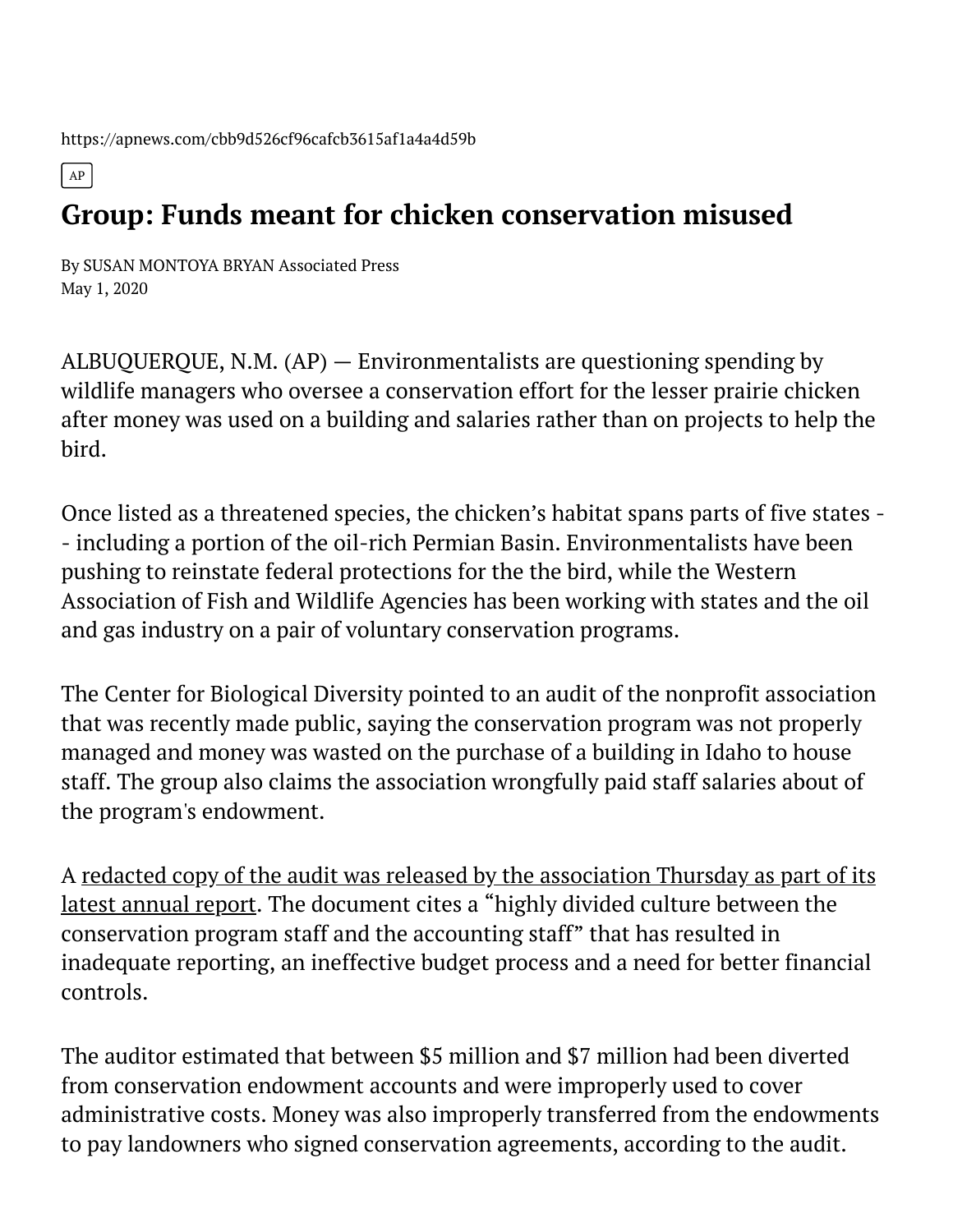"The audit's conclusions make clear WAFWA grossly mismanaged efforts to save the lesser prairie chicken from extinction," Noah Greenwald with the Center for Biological Diversity said in a statement. "Given these revelations, there's no question these magnificent dancing birds need the Endangered Species Act's protections to have any hope of survival."

Chris Moore, the association's executive director, said Friday that his group disagrees with a number of the audit findings but acknowledges that there are financial and administrative issues that need to be addressed. He said the association acted immediately to improve its short-term financial situation and overall organizational structure and continues to implement new procedures and approaches as a result of the recommendations.

That includes revising business plans and forming an investment committee of financial experts that will offer advise on management of the endowment funds that support lesser prairie-chicken conservation.

The voluntary conservation programs cover New Mexico, Texas, Oklahoma, Kansas and Colorado.

A consultant also is working with the association, federal wildlife managers, industry and landowners to craft more recommendations that will be part of a broader "realignment" to improve the effectiveness of the conservation efforts.

The realignment will come as the U.S. Fish and Wildlife Service reviews whether to propose the lesser prairie chicken for listing under the Endangered Species Act. An announcement is expected in May 2021. If federal officials determine a listing is warranted, it would take another year for a final decision to be issued.

Environmentalists consider the bird severely threatened, citing lost and fragmented habitat as the result of oil and gas development, livestock grazing, farming and the building of roads and power lines. Once thought to number more than 3 million, they say surveys show the lesser prairie chicken population has dropped below 40,000.